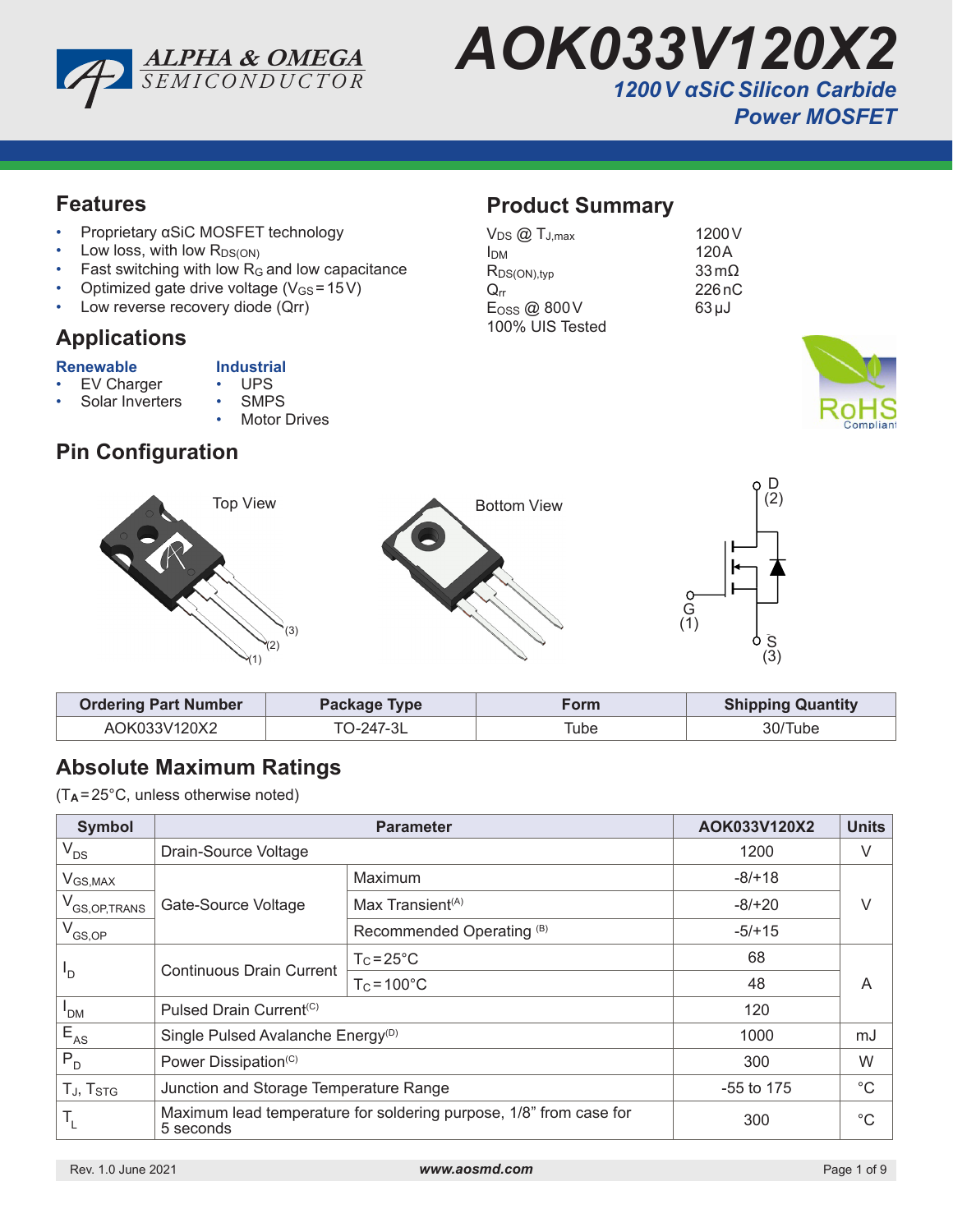

### **Thermal Characteristics**

| Symbol         | <b>Parameter</b>                  | AOK033V120X2 | <b>Units</b>  |
|----------------|-----------------------------------|--------------|---------------|
| Reja           | Maximum Junction-to-Ambient (E,F) | 40           | $\degree$ C/W |
| $R_{\theta$ JC | Maximum Junction-to-Case (G)      | 0.5          | $\degree$ C/W |

#### **Electrical Characteristics**

(T**A** = 25°C, unless otherwise noted)

| <b>Symbol</b>                                    | <b>Parameter</b>                   | <b>Conditions</b>                                                     |                      | Min  | <b>Typ</b>     | <b>Max</b> | <b>Units</b> |
|--------------------------------------------------|------------------------------------|-----------------------------------------------------------------------|----------------------|------|----------------|------------|--------------|
| <b>STATIC PARAMETERS</b>                         |                                    |                                                                       |                      |      |                |            |              |
|                                                  |                                    | $I_D = 250 \,\mu A$ , $V_{GS} = 0 V$ , $T_J = 25^{\circ}C$            |                      | 1200 |                |            | $\vee$       |
| <b>BV<sub>DSS</sub></b>                          | Drain-Source Breakdown Voltage     | $I_D = 250 \mu A$ , $V_{GS} = 0 V$ , $T_J = 150^{\circ}C$             |                      |      | 1200           |            |              |
| <b>DSS</b>                                       | Zero Gate Voltage Drain Current    | $V_{DS}$ = 1200 V, $V_{GS}$ = 0 V, T <sub>J</sub> = 25 $^{\circ}$ C   |                      |      |                | 100        | μA           |
| l <sub>GSS</sub>                                 | Gate-Body Leakage Current          | $V_{DS} = 0 V$ , $V_{GS} = +15/-5V$                                   |                      |      |                | ±100       | nA           |
| $\overline{V}_{GS(th)}$                          | <b>Gate Threshold Voltage</b>      | $V_{DS} = V_{GS}$ , $I_D = 17.5$ mA                                   |                      |      | 2.8            |            | $\vee$       |
| $R_{DS(ON)}$                                     | Static Drain-Source On-Resistance  | $V_{GS} = 15 V$ , $I_D = 20 A$                                        | $T_J = 25^{\circ}C$  |      | 33             | 43         | $m\Omega$    |
|                                                  |                                    |                                                                       | $T_J = 150^{\circ}C$ |      | 45             |            |              |
| $g_{FS}$                                         | Forward Transconductance           | $V_{DS} = 20 V$ , $I_D = 20 A$                                        |                      |      | 15             | ÷,         | $\mathbf S$  |
| $\overline{V_{SD}}$                              | Diode Forward Voltage              | $I_S = 17.5A$ , $V_{GS} = -5V$                                        |                      |      | $\overline{4}$ | 5          | $\vee$       |
| <b>DYNAMIC PARAMETERS</b>                        |                                    |                                                                       |                      |      |                |            |              |
| $C_{\rm iss}$                                    | Input Capacitance                  |                                                                       |                      |      | 2908           |            | pF           |
| $\overline{C}_{\underline{oss}}$                 | <b>Output Capacitance</b>          | $V_{GS} = 0 V$ , $V_{DS} = 800 V$ , $f = 1 MHz$<br>$f = 1 MHz$        |                      |      | 128            |            | pF           |
| $\overline{C}_{\underline{rss}}$                 | Reverse Transfer Capacitance       |                                                                       |                      |      | 9.9            |            | pF           |
| $E_{\underline{\text{oss}}}$                     | <b>Coss Stored Energy</b>          |                                                                       |                      |      | 63             |            | μJ           |
| $R_{\rm G}$                                      | <b>Gate Resistance</b>             |                                                                       |                      |      | 1.7            |            | Ω            |
| <b>SWITCHING PARAMETERS</b>                      |                                    |                                                                       |                      |      |                |            |              |
| $\overline{Q}_{\underline{g}}$                   | <b>Total Gate Charge</b>           |                                                                       |                      |      | 104            |            | nC           |
| $\overline{\mathsf{Q}}_{\mathsf{gs}}$            | Gate Source Charge                 | $V_{GS} = -5/+15 V$ , $V_{DS} = 800 V$ ,<br>$I_D = 20A$               |                      |      | 37             |            | nC           |
| $\overline{Q}_{\underline{gd}}$                  | Gate Drain Charge                  |                                                                       |                      |      | 32             |            | nC           |
| $t_{d(on)}$                                      | Turn-On Delay Time                 |                                                                       |                      |      | 12.7           |            | ns           |
| $\mathfrak{t}_{\sf r}$                           | Turn-On Rise Time                  | $V_{GS} = -5 V/ + 15 V$ , $V_{DS} = 800 V$ ,                          |                      |      | 40.5           |            | ns           |
| $t_{d(off)}$                                     | <b>Turn-Off Delay Time</b>         |                                                                       |                      |      | 16.4           |            | ns           |
| $t_f$                                            | <b>Turn-Off Fall Time</b>          | $I_D = 40A$ , $R_G = 2\Omega$                                         |                      |      | 4.7            |            | ns           |
| $\overline{E}_{\underline{on}}$                  | Turn-On Energy                     | $L = 60 \mu H$                                                        |                      |      | 980            |            | μJ           |
| $E_{\text{off}}$                                 | <b>Turn-Off Energy</b>             | FWD: AOK033V120X2                                                     |                      |      | 72             |            | μJ           |
| $E_{\underline{\underline{\mathrm{tot}}}}$       | <b>Total Switching Energy</b>      |                                                                       |                      |      | 1052           |            | μJ           |
| $t_{rr}$                                         | Body Diode Reverse Recovery Time   |                                                                       |                      |      | 61.3           |            | ns           |
| 'rm                                              | Peak Reverse Recovery Current      | $I_F = 20A$ , dl/dt = 1500A/us, $V_{GS} =$<br>$-5V$ , $V_{DS} = 800V$ |                      |      | 11.4           |            | A            |
| $\overline{\mathsf{Q}}_{\underline{\mathsf{r}}}$ | Body Diode Reverse Recovery Charge |                                                                       |                      |      | 227            |            | nC           |

#### **Notes:**

A.  $t_{pulse}$  < 1 µs,  $f > 1$  Hz

B. Device can be operated at Vos = 0/15V. Actual operating VGS will depend on application specifics such as parasitic inductance and dV/dt but should not exceed maximum ratings.

C. The power dissipation  $\mathsf{P}_\mathsf{D}$  is based on  $\mathsf{T}_\mathsf{J(MAX)}$ =175°C, using junctionto-case thermal resistance, and is more useful in setting the upper dissipation limit for cases where additional heatsinking is used.

D. L=5mH, I<sub>AS</sub>=20A, R<sub>G</sub>=25 Ω, Starting T<sub>J</sub>=25°C.

E. The value of  $R<sub>θJA</sub>$  is measured with the device in a still air environment with  $T_A = 25^{\circ}$ C.

F. The R<sub>θJA</sub> is the sum of the thermal impedance from junction to case R<sub>θJC</sub> and case to ambient.

 $G$ . The value of R<sub>θJC</sub> is measured with the device mounted to a large heat-<br>sink, assuming a maximum junction temperature of Tآررامین = 175°C.

H. The static characteristics in Figures 1 to 8 are obtained using <300ms pulses, duty cycle 0.5% max.

I. These curves are based on R<sub>θJC</sub> which is measured with the device<br>mounted to a large heatsink, assuming a maximum junction temperature of  $T_{J(MAX)} = 175^{\circ}$ C. The SOA curve provides a single pulse rating.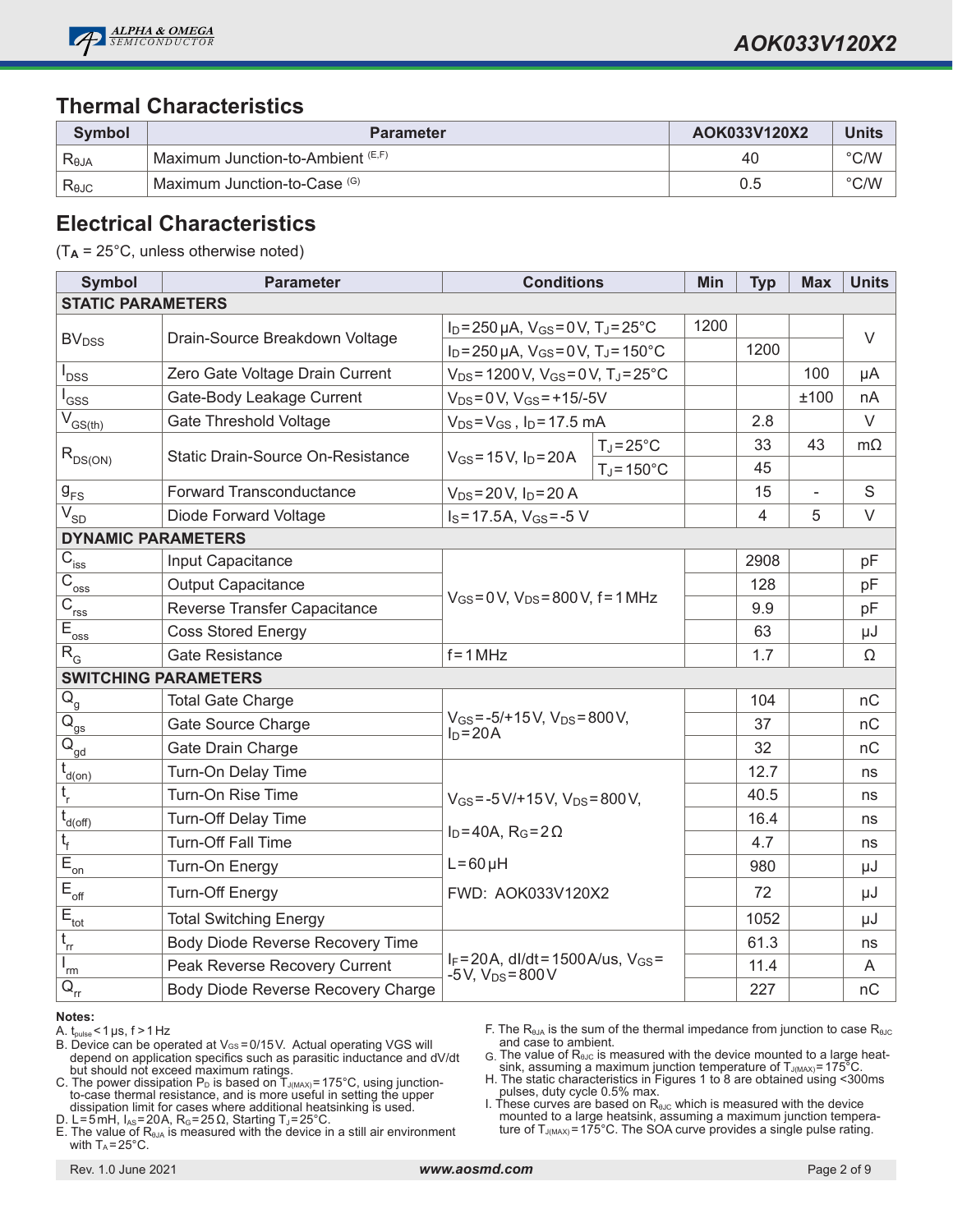

# **Typical Electrical and Thermal Characteristics**

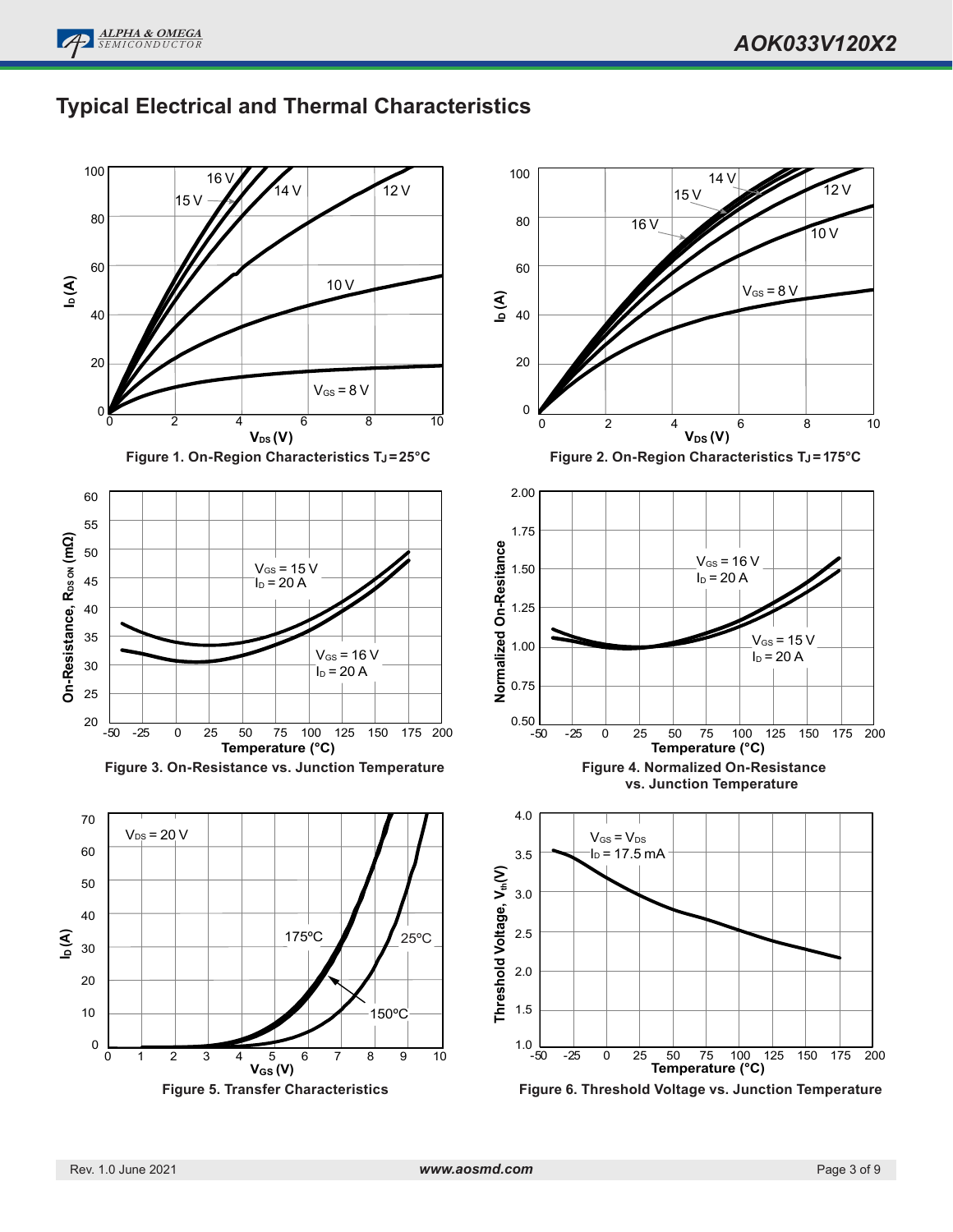

# **Typical Electrical and Thermal Characteristics** *(Continued)*

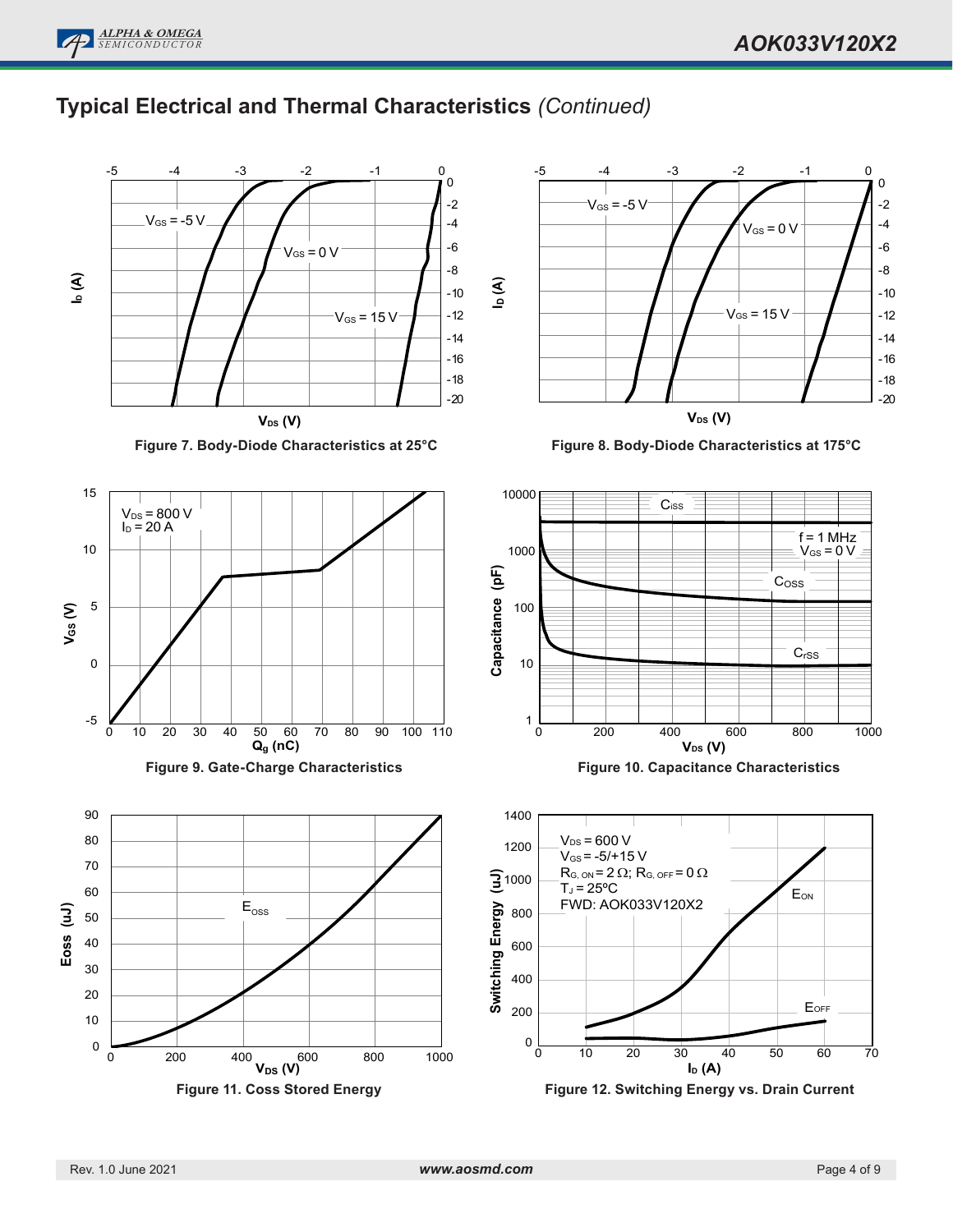100



## **Typical Electrical and Thermal Characteristics** *(Continued)*

3



**Figure 13. Switching Energy vs. Drain Current**



**Figure 15. Power Derating vs. Case Temperature (Note I)**



**Figure 17. Maximum Forward Biased Safe Operating (Note I)**



**Figure 16. Current Derating vs. Case Temperature (Note I)**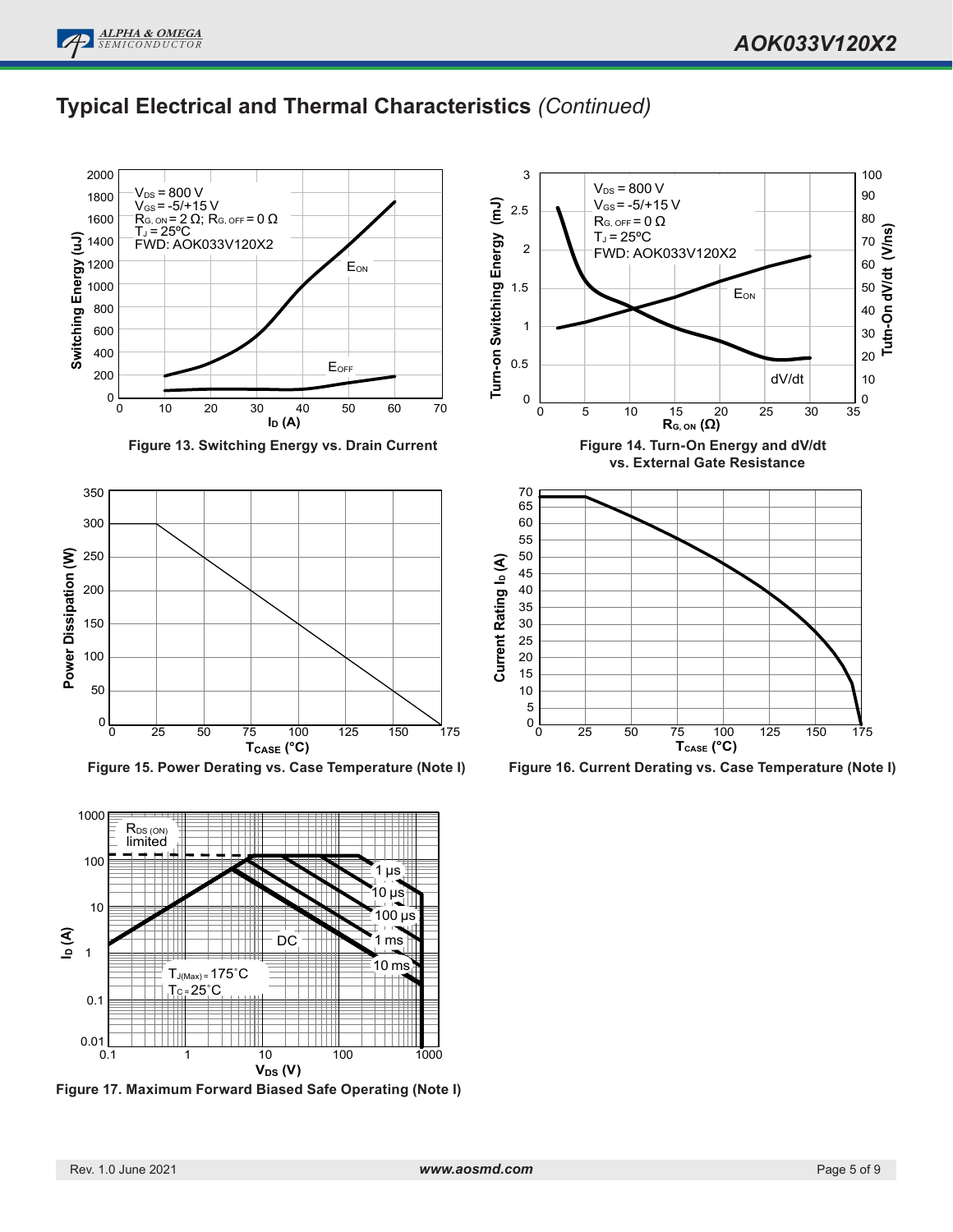# **Typical Electrical and Thermal Characteristics** *(Continued)*



**Figure 18. Normalized Maximum Transient Thermal Impedance for AOK033V120X2 (Note I)**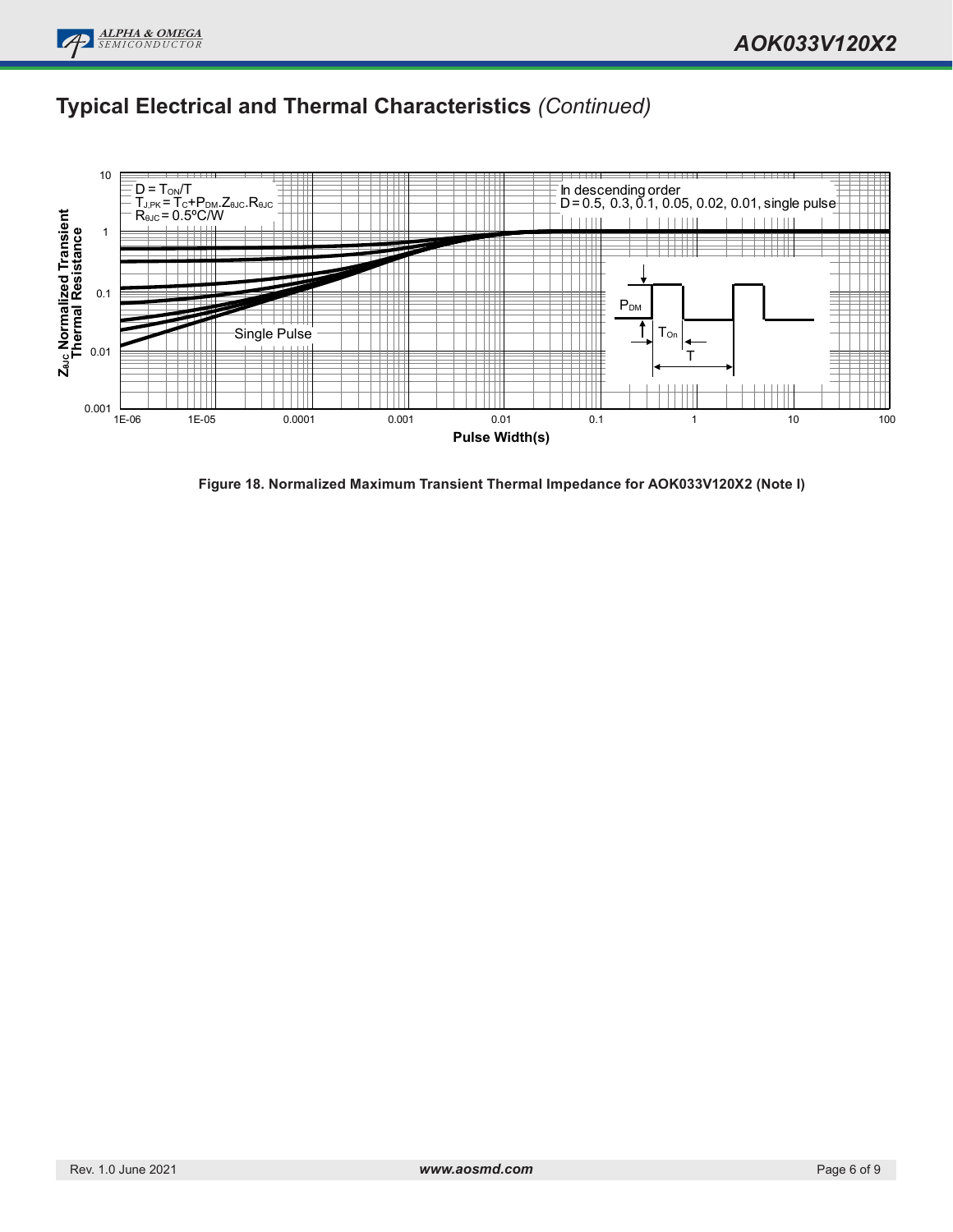

# **Test Circuits and Waveforms**



**Figure 19. Gate Charge Test Circuits and Waveforms**



**Figure 20. Inductive Switching Test Circuit and Waveforms**



**Figure 21. Unclamped Inductive Switching (UIS) Test Circuit and Waveforms**



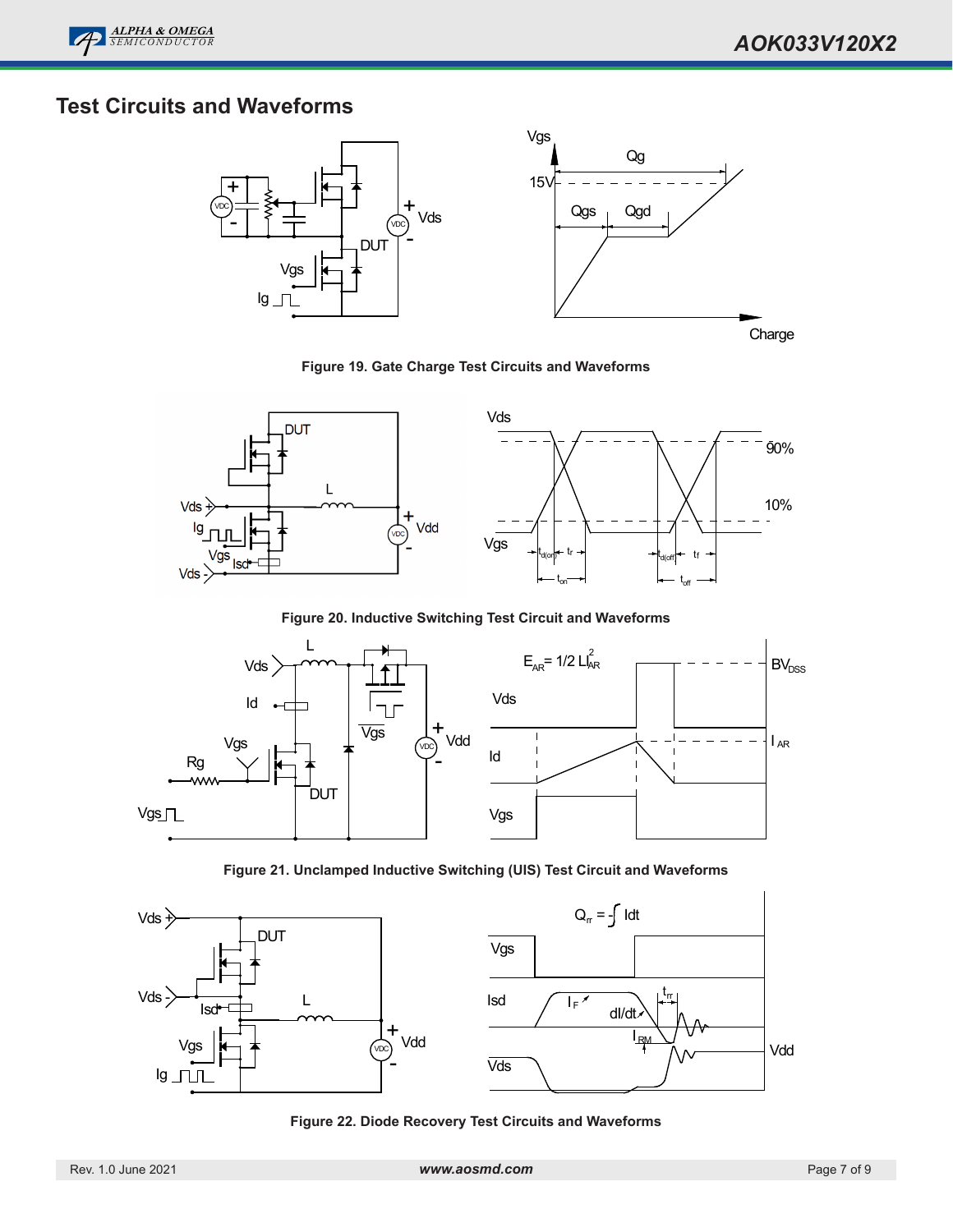## **Package Dimensions, TO-247-3L**



#### **NOTE**

- 1. PAKCAGE BODY SIZES EXCLUDE MOLD FLASH AND GATE BURRS. MOLD FLASH AT THE NON-LEAD SIDES SHOULD BE LESS THAN 6 MILS EACH.
- 2. CONTROLLING DIMENSION IS MILLIMETER. CONVERTED INCH DIMENSIONS ARE NOT NECESSARILY EXACT.